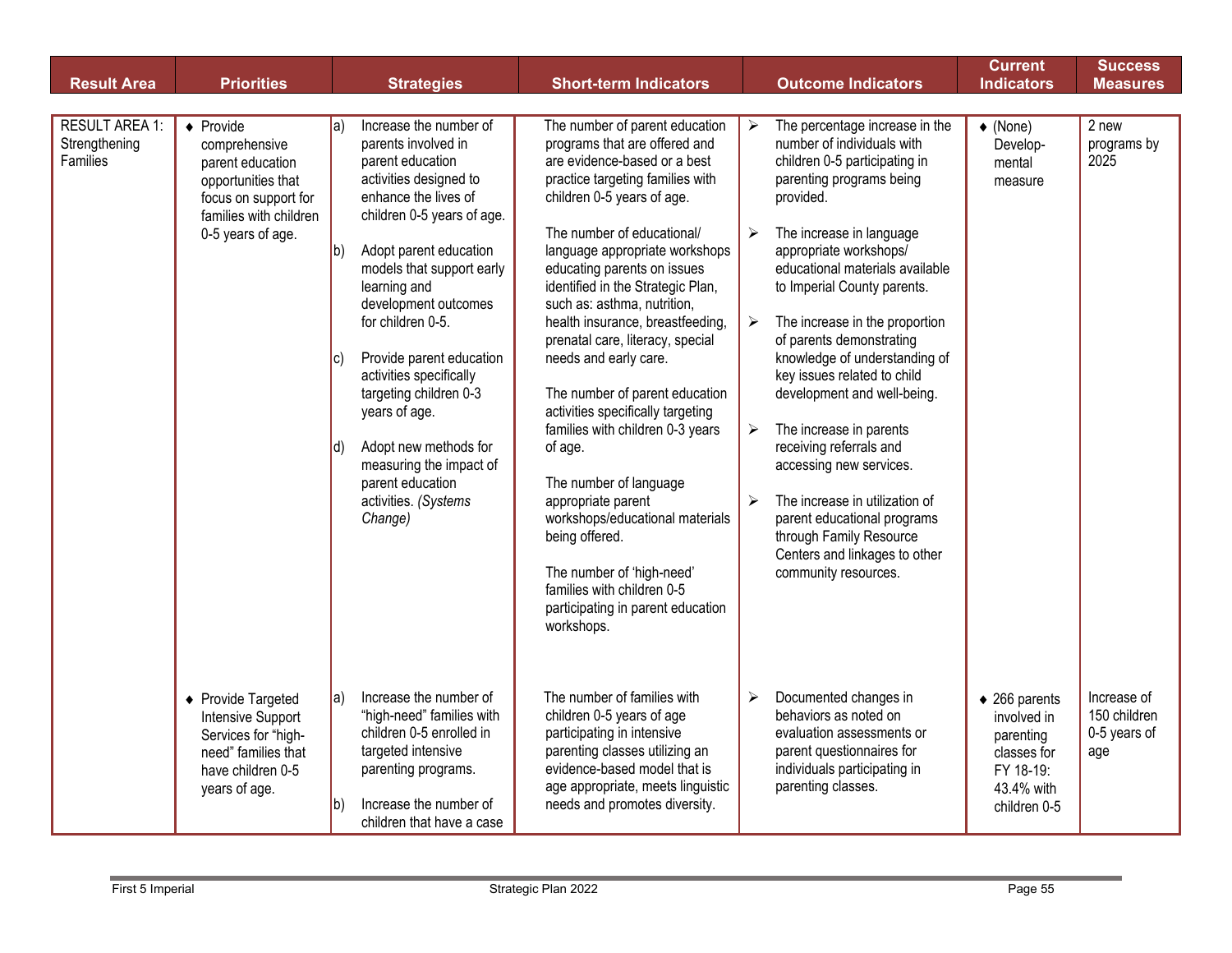| <b>Result Area</b>                                                | <b>Priorities</b> | <b>Strategies</b>                                                                                                                                                                                                                                                                                                                                                                                                                                                                                                                                                                                                                                                                                                                                                                                   | <b>Short-term Indicators</b>                                                                                                                                                                                                                                                                                                                                                                                                                                                                                                                                                                                                                                                                                                                                                                                                                                                                                                                                                        | <b>Outcome Indicators</b>                                                                                                                                                                                                                                                                                                                                                                                                                                                                                                                                                                                                                                                                                                                                                                 | <b>Current</b><br><b>Indicators</b>                                                                                                                                                                                                                                                                                                                                                       | <b>Success</b><br><b>Measures</b>                                                                                                                |
|-------------------------------------------------------------------|-------------------|-----------------------------------------------------------------------------------------------------------------------------------------------------------------------------------------------------------------------------------------------------------------------------------------------------------------------------------------------------------------------------------------------------------------------------------------------------------------------------------------------------------------------------------------------------------------------------------------------------------------------------------------------------------------------------------------------------------------------------------------------------------------------------------------------------|-------------------------------------------------------------------------------------------------------------------------------------------------------------------------------------------------------------------------------------------------------------------------------------------------------------------------------------------------------------------------------------------------------------------------------------------------------------------------------------------------------------------------------------------------------------------------------------------------------------------------------------------------------------------------------------------------------------------------------------------------------------------------------------------------------------------------------------------------------------------------------------------------------------------------------------------------------------------------------------|-------------------------------------------------------------------------------------------------------------------------------------------------------------------------------------------------------------------------------------------------------------------------------------------------------------------------------------------------------------------------------------------------------------------------------------------------------------------------------------------------------------------------------------------------------------------------------------------------------------------------------------------------------------------------------------------------------------------------------------------------------------------------------------------|-------------------------------------------------------------------------------------------------------------------------------------------------------------------------------------------------------------------------------------------------------------------------------------------------------------------------------------------------------------------------------------------|--------------------------------------------------------------------------------------------------------------------------------------------------|
|                                                                   |                   |                                                                                                                                                                                                                                                                                                                                                                                                                                                                                                                                                                                                                                                                                                                                                                                                     |                                                                                                                                                                                                                                                                                                                                                                                                                                                                                                                                                                                                                                                                                                                                                                                                                                                                                                                                                                                     |                                                                                                                                                                                                                                                                                                                                                                                                                                                                                                                                                                                                                                                                                                                                                                                           |                                                                                                                                                                                                                                                                                                                                                                                           |                                                                                                                                                  |
| (Continued)<br><b>RESULT AREA 1:</b><br>Strengthening<br>Families |                   | in the Child Welfare<br>System for maltreatment<br>that receive advocacy<br>services.<br>Increase the number of<br>$ {\bf c} $<br>children from "high-need"<br>families that receive a<br>multidisciplinary array of<br>services through case<br>management services or<br>child advocacy designed<br>to address adverse<br>childhood experiences<br>(ACES).<br>Increase the proportion<br>Id)<br>of families that are<br>Stabilized or Reunified<br>with a child that has a<br>case closing in Child<br>Welfare System.<br>Develop processes that<br>$\vert e \vert$<br>are culturally and<br>linguistically appropriate<br>across programs to<br>increase participation in<br>targeted intensive parent<br>support services, such as<br>home visitation or parent<br>programs. (Systems<br>Change | The number of parenting classes<br>designed specifically for families<br>with infants or toddlers.<br>Number of "high" need families<br>participating in case<br>management of home visitation<br>program.<br>The number of children<br>identified as participating in<br>behavioral health and/or<br>therapeutic services.<br>Number of children and families<br>in the Child Welfare System<br>receiving advocacy and special<br>services.<br>The number of children that<br>have been separated from their<br>families that are reunified with<br>their biological parents.<br>The number of targeted<br>intensive service programs that<br>are adopting measures to meet<br>the cultural and linguistic needs<br>of families and promote<br>inclusion and diversity.<br>Number of families with young<br>children moving into self-<br>sufficiency.<br>The number of new measures<br>used to help streamline services<br>and support referrals for families<br>across programs. | The increase in the number of<br>$\blacktriangleright$<br>families with children 0-5 years<br>of age receiving services for<br>basic needs.<br>The increase in "high-needs"<br>➤<br>families participating in case<br>management services and<br>receiving/following up on<br>appropriate referral services.<br>The increase in support and<br>➤<br>advocacy for children housed in<br>shelters and/or that are<br>identified as being under the<br>custody of the Child Welfare<br>System.<br>Increase in children in out-of-<br>$\blacktriangleright$<br>home care reunified with their<br>biological parents or placed in a<br>permanent home.<br>The increase in the number of<br>$\blacktriangleright$<br>programs that assist families in<br>need of behavioral health<br>services. | $* 42.5%$<br>average for<br>all CWS<br>substantiated<br>cases were<br>children 0-5<br>from 2017 to<br>2020.<br>◆ 81 Children<br>0-5 in out of<br>home care $-$<br>2021 (3-year<br>average 85)<br>◆ 65 children 0-<br>5 in CWS<br>received<br>advocacy<br>services FY<br>2020-2021<br>◆ 18.9% of<br>children in<br>CWS were<br>reunified with<br>at least one<br>parent in FY<br>2020-2021 | 95% of<br>children 0-5 in<br>out-of-home<br>care receive<br>advocacy<br>services<br>35% of<br>children in<br><b>CWS</b><br>reunification<br>rate |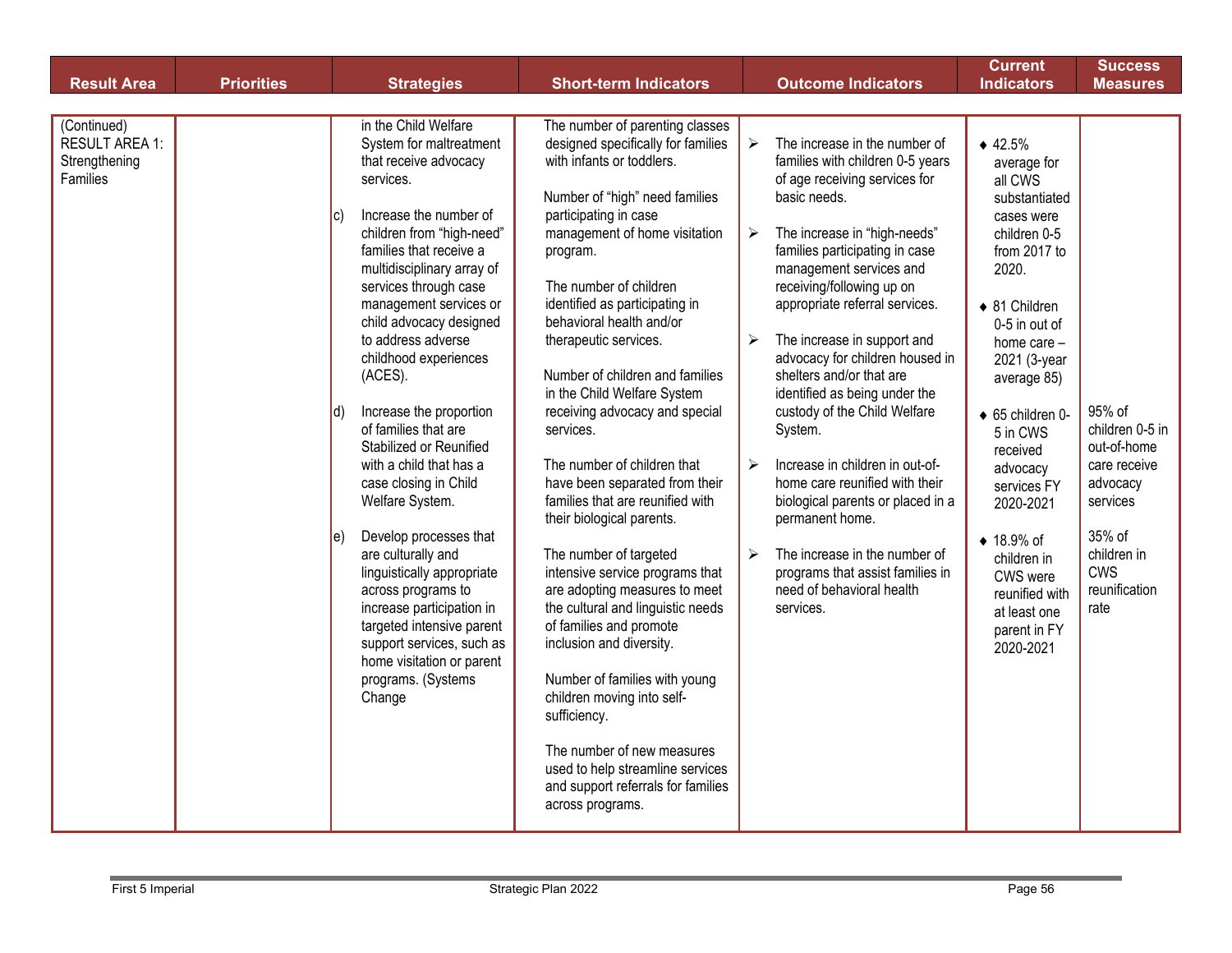| <b>Result Area</b>                                                | <b>Priorities</b>                                                                                            | <b>Strategies</b>                                                                                                                                                                                                                                                                                                                                                                                                                                                                                                                                                                                                                                                                                                                                                                                                                                                                             | <b>Short-term Indicators</b>                                                                                                                                                                                                                                                                                                                                                                                                                                                                                                                                                                                                                                                                                                  | <b>Outcome Indicators</b>                                                                                                                                                                                                                                                                                                                                                                                                                                                                                                                                                                                                                                                                                                                                                                                                                                                                                                                                                                                            | <b>Current</b><br><b>Indicators</b>                                                                                                                                                                                                   | <b>Success</b><br><b>Measures</b>                                                                                                                               |
|-------------------------------------------------------------------|--------------------------------------------------------------------------------------------------------------|-----------------------------------------------------------------------------------------------------------------------------------------------------------------------------------------------------------------------------------------------------------------------------------------------------------------------------------------------------------------------------------------------------------------------------------------------------------------------------------------------------------------------------------------------------------------------------------------------------------------------------------------------------------------------------------------------------------------------------------------------------------------------------------------------------------------------------------------------------------------------------------------------|-------------------------------------------------------------------------------------------------------------------------------------------------------------------------------------------------------------------------------------------------------------------------------------------------------------------------------------------------------------------------------------------------------------------------------------------------------------------------------------------------------------------------------------------------------------------------------------------------------------------------------------------------------------------------------------------------------------------------------|----------------------------------------------------------------------------------------------------------------------------------------------------------------------------------------------------------------------------------------------------------------------------------------------------------------------------------------------------------------------------------------------------------------------------------------------------------------------------------------------------------------------------------------------------------------------------------------------------------------------------------------------------------------------------------------------------------------------------------------------------------------------------------------------------------------------------------------------------------------------------------------------------------------------------------------------------------------------------------------------------------------------|---------------------------------------------------------------------------------------------------------------------------------------------------------------------------------------------------------------------------------------|-----------------------------------------------------------------------------------------------------------------------------------------------------------------|
|                                                                   |                                                                                                              |                                                                                                                                                                                                                                                                                                                                                                                                                                                                                                                                                                                                                                                                                                                                                                                                                                                                                               |                                                                                                                                                                                                                                                                                                                                                                                                                                                                                                                                                                                                                                                                                                                               |                                                                                                                                                                                                                                                                                                                                                                                                                                                                                                                                                                                                                                                                                                                                                                                                                                                                                                                                                                                                                      |                                                                                                                                                                                                                                       |                                                                                                                                                                 |
| (Continued)<br><b>RESULT AREA 1:</b><br>Strengthening<br>Families | ♦ Offer evidence-<br>based Family<br>Literacy Programs<br>for families with<br>children 0-5 years of<br>age. | Increase the number of<br>$ a\rangle$<br>parents or families<br>participating in family<br>literacy activities that<br>have children 0-5 years<br>of age.<br>Increase activities that<br>lb)<br>offer preliteracy and<br>literacy skills for children<br>0-5 years of age that are<br>directed by parents or<br>other family members.<br>Increase parent and child<br>IC)<br>together (PACT) time.<br>Increase the number of<br>Id)<br>"high-need" families<br>enrolled in family literacy<br>programs that are<br>culturally and<br>linguistically appropriate.<br>Increase the number of<br>le)<br>parents enrolling in Adult<br>Education and/or English<br>as a Second Language<br>courses.<br>Increase parent<br>education that focuses<br>on the Talk, Read, Sing<br>Campaign.<br>Increase parents enrolled<br>Ig)<br>in home visitation<br>programs that focus on<br>home instruction, | Number of new family literacy<br>programs that are evidence-<br>based targeting parents with<br>young children.<br>The number of family literacy<br>programs adopting the four<br>components of family literacy.<br>The number of "high-needs"<br>families with children 0-5<br>participating in family literacy<br>programs.<br>The number of family literacy<br>programs that offer materials<br>and information that are<br>culturally and linguistically<br>appropriate and promote<br>diversity and inclusion.<br>The number of programs<br>incorporating the Talk, Read,<br>Sing Campaign.<br>The number of parents in home<br>visitation programs that have a<br>focus on literacy through parent<br>home instruction. | The number of family literacy<br>➤<br>programs implementing four<br>components of integrated family<br>literacy models, and/or other<br>research-based family literacy<br>practices.<br>The number of parents with<br>➤<br>children 0-5 years of age<br>enrolled in adult literacy<br>programs and ESL coursework.<br>An increase in preliteracy and<br>➤<br>literacy skills for preschool age<br>children and children<br>transitioning into kindergarten.<br>The number of "high-need"<br>$\blacktriangleright$<br>parents with children 0-5 years<br>of age, especially those living in<br>underserved areas, involved in<br>family literacy programs.<br>Percent of parents that spend<br>$\blacktriangleright$<br>more time reading, and<br>engaging in preliteracy activities<br>with their children.<br>$\blacktriangleright$<br>Percent of families that have<br>library cards and/or regularly<br>visit their local library.<br>Percent of children entering<br>➤<br>Kindergarten that are school<br>ready. | $\triangle$ 31.4% of 3rd<br>Grade<br>Students met<br>English<br>Language<br>Proficiency<br>2021-2022<br>$* 3.8 \%$<br>Kindergarten<br>Children<br>scored<br>Advanced or<br>Early<br>Advanced in<br>English<br>Language<br>Proficiency | 45% English<br>Language<br>Proficiency<br>20% of<br>Kindergarten<br>Children score<br>Advanced or<br>Early<br>Advanced in<br>English<br>Language<br>Proficiency |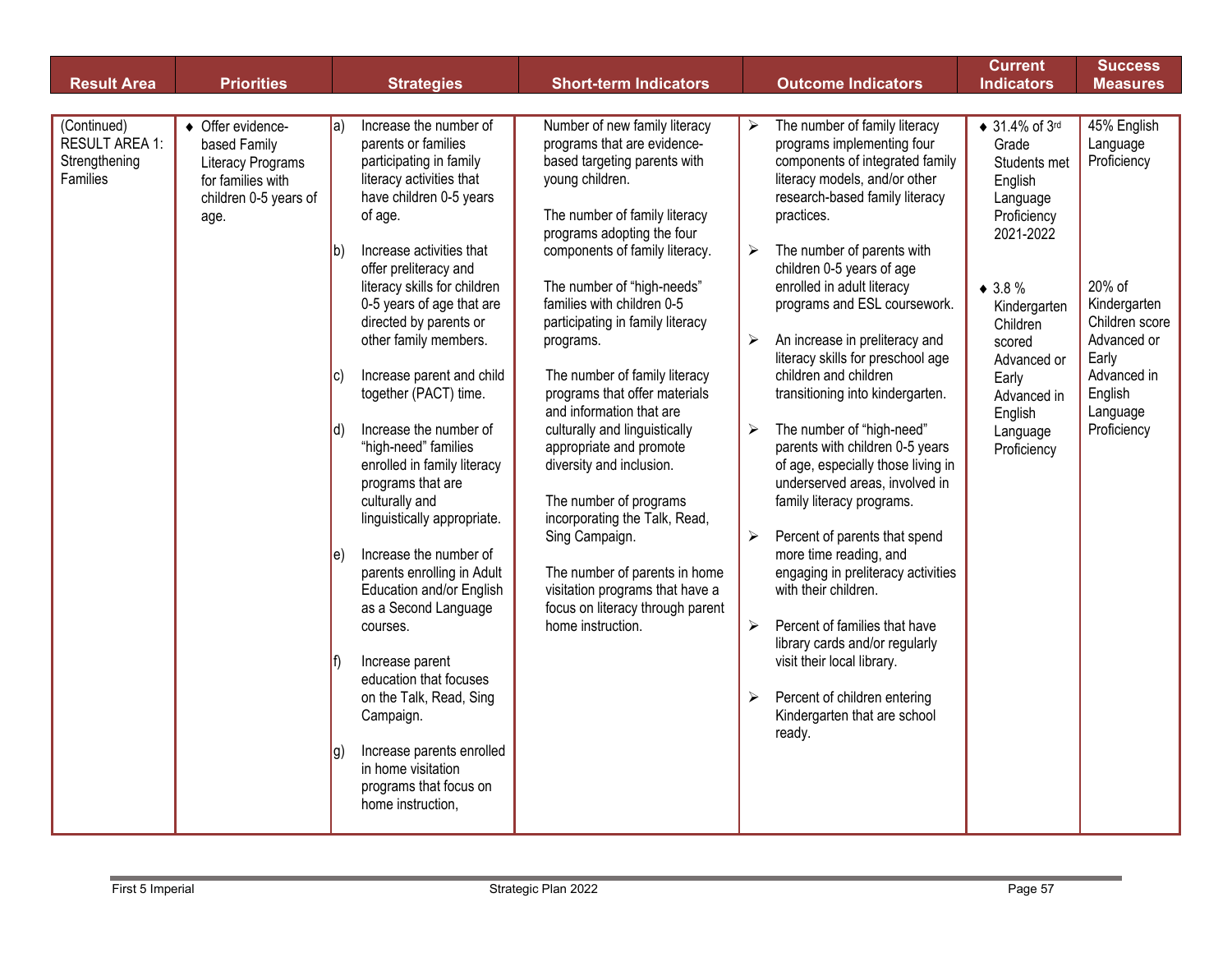| <b>Result Area</b>                                                   | <b>Priorities</b>                                                                                                                                                                                 | <b>Strategies</b>                                                                                                                                                                                                                                                                                                                                                                            | <b>Short-term Indicators</b>                                                                                                                                                                                                                                                                                                                                                                                              | <b>Outcome Indicators</b>                                                                                                                                                                                                                                                                                                                                                                                                                                                                                                   | <b>Current</b><br><b>Indicators</b>                                                                                                                                                                                    | <b>Success</b><br><b>Measures</b>                                     |
|----------------------------------------------------------------------|---------------------------------------------------------------------------------------------------------------------------------------------------------------------------------------------------|----------------------------------------------------------------------------------------------------------------------------------------------------------------------------------------------------------------------------------------------------------------------------------------------------------------------------------------------------------------------------------------------|---------------------------------------------------------------------------------------------------------------------------------------------------------------------------------------------------------------------------------------------------------------------------------------------------------------------------------------------------------------------------------------------------------------------------|-----------------------------------------------------------------------------------------------------------------------------------------------------------------------------------------------------------------------------------------------------------------------------------------------------------------------------------------------------------------------------------------------------------------------------------------------------------------------------------------------------------------------------|------------------------------------------------------------------------------------------------------------------------------------------------------------------------------------------------------------------------|-----------------------------------------------------------------------|
|                                                                      |                                                                                                                                                                                                   |                                                                                                                                                                                                                                                                                                                                                                                              |                                                                                                                                                                                                                                                                                                                                                                                                                           |                                                                                                                                                                                                                                                                                                                                                                                                                                                                                                                             |                                                                                                                                                                                                                        |                                                                       |
|                                                                      |                                                                                                                                                                                                   | cognitive development<br>and child/family literacy.                                                                                                                                                                                                                                                                                                                                          |                                                                                                                                                                                                                                                                                                                                                                                                                           |                                                                                                                                                                                                                                                                                                                                                                                                                                                                                                                             |                                                                                                                                                                                                                        |                                                                       |
| <b>RESULT AREA 2:</b><br>Early Care and<br>Education of the<br>Child | ♦ Provide increased<br>opportunities for<br>access to early care<br>in nurturing<br>environments that<br>are safe, culturally<br>appropriate. and/or<br>adopt quality<br>improvement<br>measures. | Increase the utilization<br>a)<br>rate for available<br>childcare slots at<br>preschool/childcare<br>centers and family<br>childcare homes to 90%.<br>$ b\rangle$<br>Increase number of<br>children enrolled in<br>preschool and<br>kindergarten programs,<br>including recognized<br>preschool home<br>instruction programs and<br>Transitional<br>Kindergarten.                            | The number of children enrolled<br>in early care and education<br>programs.<br>The number of programs<br>identifying and recruiting families<br>with children 0-5 for participation<br>in early care and education<br>programs (preschool or<br>transitional kindergarten).<br>The number of "high-need"<br>children participating in early<br>care and education programs.<br>The number of children with                | Increase percentage of children<br>➤<br>enrolled in early care and<br>education and kindergarten<br>programs, including recognized<br>home instruction programs.<br>$\blacktriangleright$<br>Increase the proportion of the<br>slot utilization rate for center-<br>based program and family<br>childcare homes.<br>An increase in the proportion of<br>$\blacktriangleright$<br>children from "high-need"<br>families enrolled in early care<br>and education programs.                                                    | $\triangle$ Enrolled in<br>Kinder-<br>garten: 3,050<br>in 2019-2020<br>15%<br>Transitional<br>Kindergarten<br>$\triangle$ Preschool<br>enrollment:<br>38% 3-5<br>years olds<br>$\triangle$ Children in<br>need of care | 25% increase<br>in TK<br>Enrollment<br>45%<br>Preschool<br>enrollment |
|                                                                      |                                                                                                                                                                                                   | Increase the percent of<br>C)<br>children in foster care or<br>out-of-home care<br>enrolled in preschool<br>programs<br>Increase early care and<br>d)<br>education sites that are<br>equipped to work with<br>children with special<br>needs.<br>$\vert e \rangle$<br>Increase<br>preschool/kindergarten<br>articulation programs<br>between administrators<br>and<br>preschool/kindergarten | special needs enrolled in early<br>care and education.<br>The number of early care and<br>education sites equipped to<br>work with children with special<br>needs.<br>The number of early care and<br>education sites and elementary<br>schools participating in<br>articulation meetings.<br>The number of childcare<br>providers and elementary school<br>teachers/administrators involved<br>in articulation meetings. | The increase in foster care or<br>$\blacktriangleright$<br>children in out-of-home care<br>enrolled in early care and<br>education programs.<br>The increase in children with<br>$\blacktriangleright$<br>special needs enrolled in early<br>care and education programs.<br>Reported agreements or gains<br>$\blacktriangleright$<br>in preschool -to-kindergarten<br>articulation meetings.<br>The number of childcare<br>$\blacktriangleright$<br>providers reporting positive<br>results from articulation<br>meetings. | Subsid: 64%<br>$\triangleleft$ Childcare<br>slots: 5,880<br>$\triangle$ Center<br>utilization<br>rate: 67%<br>$\triangle$ FCC<br>utilization<br>rate: 69%                                                              | 90% Center<br>utilization rate<br><b>80% FCC</b><br>utilization rate  |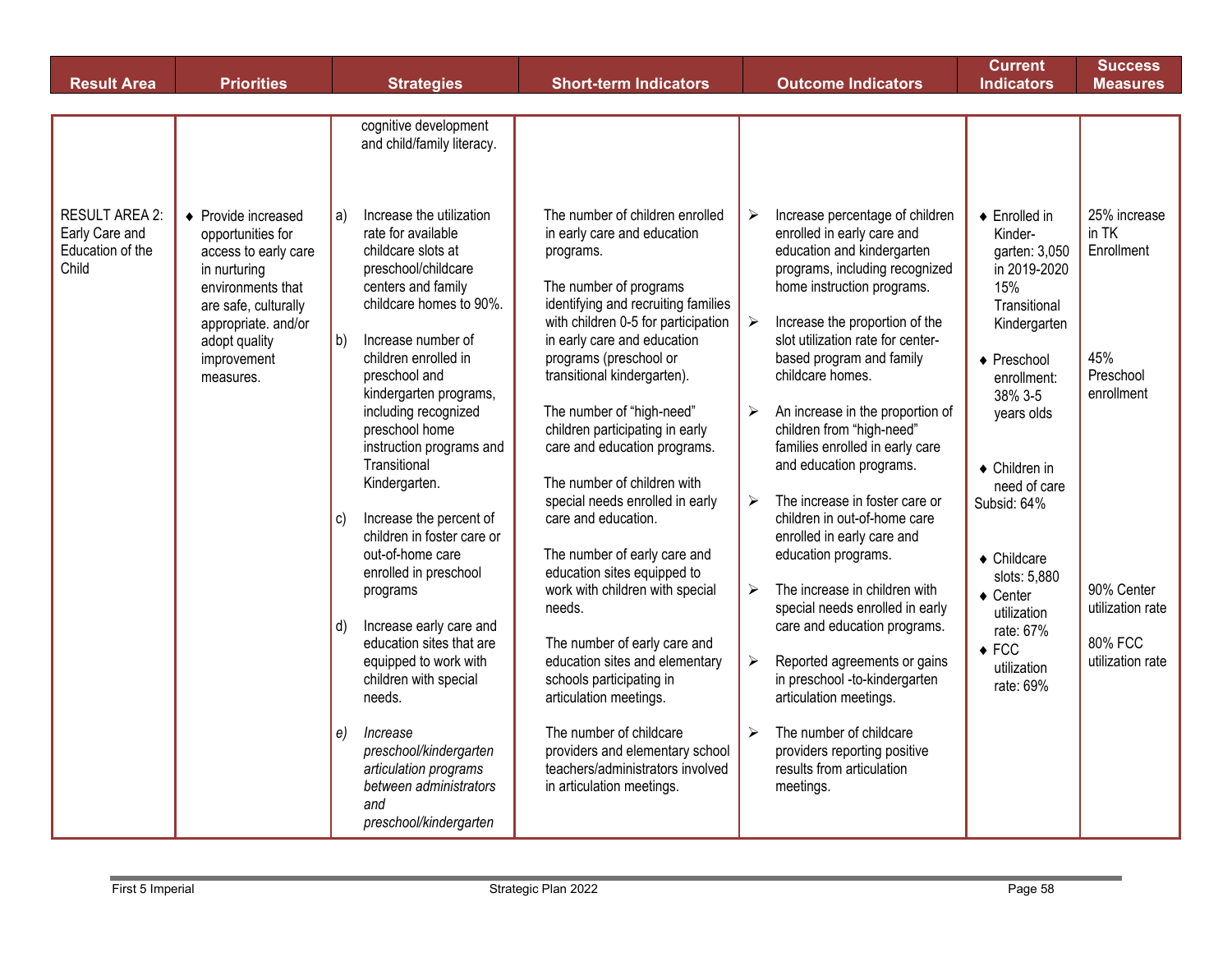|                                                                                                    |                                                                                                                                                                                               |                                                                                                                                                                                                                                                                                                                                                                                                                                                      |                                                                                                                                                                                                                                                                                                                                                                                                                                                                      |                                                                                                                                                                                                                                                                                                                                                                                                                                                                                                         | <b>Indicators</b>                                                                                                                                                                                                                                     |                                                                                                                                                                                                        |
|----------------------------------------------------------------------------------------------------|-----------------------------------------------------------------------------------------------------------------------------------------------------------------------------------------------|------------------------------------------------------------------------------------------------------------------------------------------------------------------------------------------------------------------------------------------------------------------------------------------------------------------------------------------------------------------------------------------------------------------------------------------------------|----------------------------------------------------------------------------------------------------------------------------------------------------------------------------------------------------------------------------------------------------------------------------------------------------------------------------------------------------------------------------------------------------------------------------------------------------------------------|---------------------------------------------------------------------------------------------------------------------------------------------------------------------------------------------------------------------------------------------------------------------------------------------------------------------------------------------------------------------------------------------------------------------------------------------------------------------------------------------------------|-------------------------------------------------------------------------------------------------------------------------------------------------------------------------------------------------------------------------------------------------------|--------------------------------------------------------------------------------------------------------------------------------------------------------------------------------------------------------|
|                                                                                                    |                                                                                                                                                                                               |                                                                                                                                                                                                                                                                                                                                                                                                                                                      |                                                                                                                                                                                                                                                                                                                                                                                                                                                                      |                                                                                                                                                                                                                                                                                                                                                                                                                                                                                                         |                                                                                                                                                                                                                                                       |                                                                                                                                                                                                        |
| <b>Result Area</b><br>(Continued)<br>RESULT AREA 2:<br>Early Care and<br>Education of the<br>Child | <b>Priorities</b><br>• Offer or enhance<br>early care and<br>education programs<br>designed to increase<br>the school readiness<br>of children and<br>prepare them for<br>kindergarten entry. | <b>Strategies</b><br>staff (Systems Change<br>Effort).<br>Increase the proportion<br>$ a\rangle$<br>of children that are<br>identified as<br>developmentally ready to<br>enter kindergarten.<br>The increased use of<br>$ b\rangle$<br>culturally and/or<br>linguistically appropriate<br>preschool/kindergarten<br>educational materials<br>available.<br>The increased number of<br>$ c\rangle$<br>language appropriate,<br>preschool/kindergarten | <b>Short-term Indicators</b><br>The number of children<br>participating in preschool<br>programs that have enhanced<br>curriculums or activities that<br>support school readiness.<br>The number of children<br>transitioning into kindergarten<br>programs that are identified as<br>being school ready.<br>The number of materials offered<br>to preschool and kindergarten<br>programs that work to enhance<br>school readiness.                                  | <b>Outcome Indicators</b><br>Increase the percentage of<br>➤<br>children that are identified as<br>being school ready at<br>kindergarten entry.<br>$\blacktriangleright$<br>The increased number of<br>language appropriate,<br>preschool/kindergarten<br>educational materials available.<br>Results from early care and<br>$\blacktriangleright$<br>education child assessment<br>tools, such as the DRDP.<br>$\blacktriangleright$<br>An increase in the number of<br>early care and education sites | <b>Current</b><br>$\bullet$ 31.4% of 3rd<br>Grade<br>Students met<br>English<br>Language<br>Proficiency<br>2021-2022<br>$* 3.8 \%$<br>Kindergarten<br>Children<br>scored<br>Advanced or<br>Early<br>Advanced in                                       | <b>Success</b><br><b>Measures</b><br>45% English<br>Language<br>Proficiency<br>20% of<br>Kindergarten<br>Children score<br>Advanced or<br>Early<br>Advanced in<br>English                              |
|                                                                                                    |                                                                                                                                                                                               | educational materials<br>available.<br>Increase the number of<br>d)<br>children enrolled in early<br>care and education sites<br>participating in<br>developmental screening<br>services.<br>Increase<br>$ e\rangle$<br>preschool/kindergarten<br>articulation programs<br>between administrators<br>and<br>preschool/kindergarten<br>staff (Systems Change<br>Effort).                                                                              | Number of programs benefiting<br>from school readiness<br>enhancements offering materials<br>that are linguistically<br>appropriate.<br>The number of early care and<br>education sites utilizing<br>developmental screening<br>assessments.<br>Number of articulations meeting<br>between early care and<br>education sites and elementary<br>schools.<br>The number of childcare sites<br>using environmental rating<br>scales in their early learning<br>program. | using developmental screening<br>instruments on a regular basis.<br>$\blacktriangleright$<br>Increase in articulation meeting<br>between preschool program<br>and elementary schools<br>The increase in the proportion<br>➤<br>of early care and education<br>sites using ERS.                                                                                                                                                                                                                          | English<br>Language<br>Proficiency<br>$\bullet$ No<br>articulation<br>meeting<br>during 2020-<br>2021 school<br>year<br>$\triangle$ Early care<br>and<br>education<br>sites using<br><b>CLASS 26%</b><br><b>DRDP 27%</b><br><b>ERS 32%</b><br>ASQ 20% | Language<br>Proficiency<br>5 elementary<br>schools<br>hosting<br>articulation<br>meeting with<br>preschool<br>sites<br>Sites using<br><b>CLASS 40%</b><br><b>DRDP 40%</b><br><b>ERS 55%</b><br>ASQ 35% |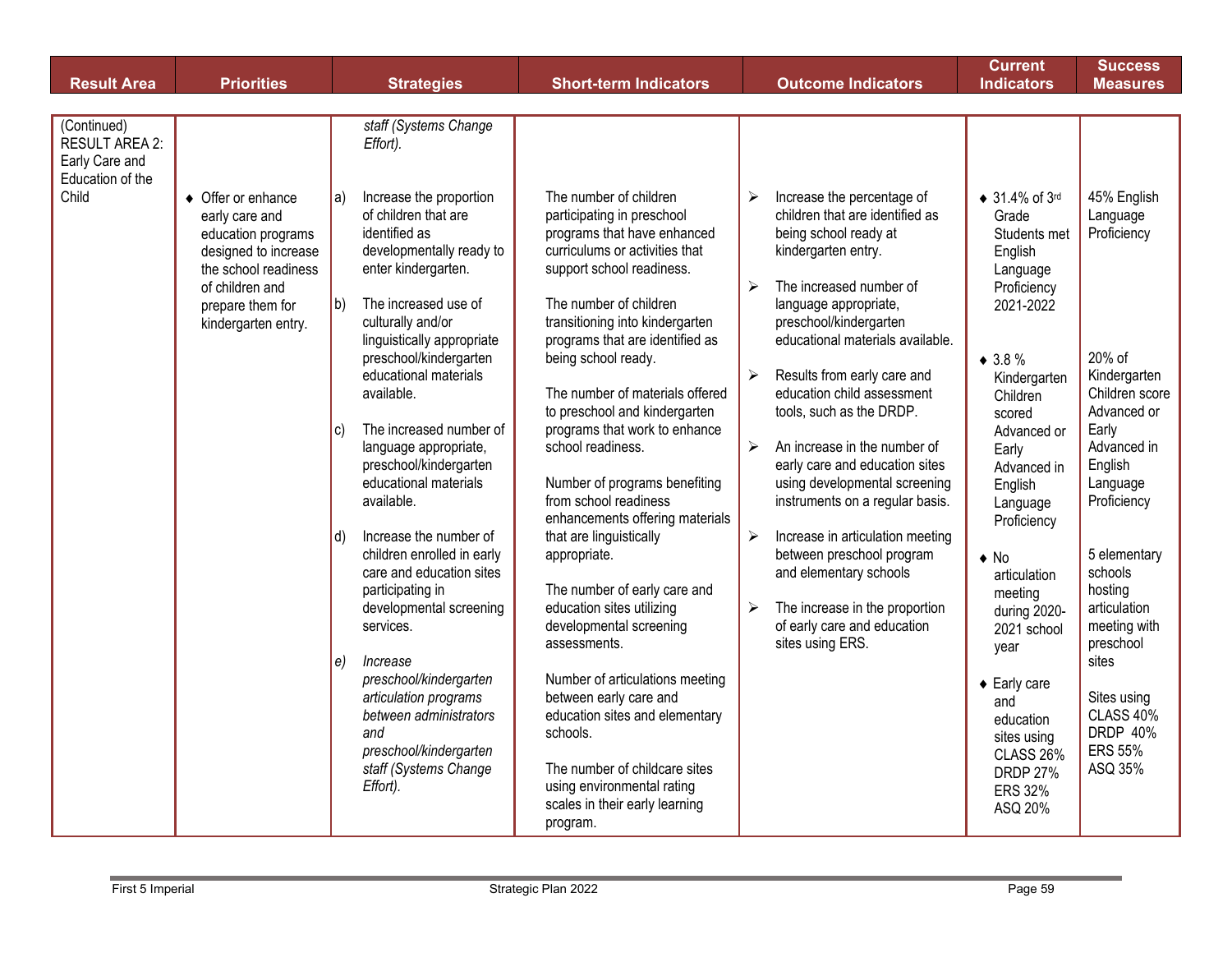| <b>Result Area</b>                                                           | <b>Priorities</b>                                                                                                                                                          |                    | <b>Strategies</b>                                                                                                                                                                                                                                         | <b>Short-term Indicators</b>                                                                                                                                                                                                                                                         |                                                | <b>Outcome Indicators</b>                                                                                                                                                                                                                                            | <b>Current</b><br><b>Indicators</b>                                                                                                                         | <b>Success</b><br><b>Measures</b>                                                       |
|------------------------------------------------------------------------------|----------------------------------------------------------------------------------------------------------------------------------------------------------------------------|--------------------|-----------------------------------------------------------------------------------------------------------------------------------------------------------------------------------------------------------------------------------------------------------|--------------------------------------------------------------------------------------------------------------------------------------------------------------------------------------------------------------------------------------------------------------------------------------|------------------------------------------------|----------------------------------------------------------------------------------------------------------------------------------------------------------------------------------------------------------------------------------------------------------------------|-------------------------------------------------------------------------------------------------------------------------------------------------------------|-----------------------------------------------------------------------------------------|
|                                                                              |                                                                                                                                                                            |                    |                                                                                                                                                                                                                                                           |                                                                                                                                                                                                                                                                                      |                                                |                                                                                                                                                                                                                                                                      |                                                                                                                                                             |                                                                                         |
| (Continued)<br>RESULT AREA 2:<br>Early Care and<br>Education of the<br>Child |                                                                                                                                                                            |                    | Increase the number of<br>childcare centers and<br>family childcare homes<br>effectively using<br><b>Environmental Rating</b><br>Scales (Systems<br>Change).                                                                                              |                                                                                                                                                                                                                                                                                      |                                                |                                                                                                                                                                                                                                                                      |                                                                                                                                                             |                                                                                         |
|                                                                              | ♦ Offer capacity<br>building activities for<br>early care and<br>education<br>professionals that<br>support quality<br>improvement and<br>equity in childcare<br>settings. | la)<br>$ b\rangle$ | Increase the number of<br>early care and education<br>providers obtaining<br>units/credits from an<br>accredited institution of<br>higher education.<br>Increase the number of<br>early care and education<br>teachers achieving<br>objectives related to | The number of early care and<br>education providers enrolling in<br>unit-based programs through<br>and institution of higher<br>education.<br>The number of new early care<br>and education providers<br>obtaining an AA or BA Degree<br>from an institution of higher<br>education. | $\blacktriangleright$<br>$\blacktriangleright$ | The increase in the number of<br>early care and education<br>providers obtaining units/credits<br>from an institution of higher<br>education.<br>The increase in the number of<br>early care and education<br>providers obtaining their child<br>development permit. | $\blacklozenge$ Workforce<br>Educational<br>Attainment:<br>26.2% BA<br>19.9% AA<br>37.7% Some<br>college<br>$\triangle$ Accredited<br>Programs:<br>1-Center | 35% ECE with<br>AA Degrees<br>30% BA<br>Degrees<br>Accredited<br>Programs:<br>2-Centers |
|                                                                              |                                                                                                                                                                            |                    | higher education (e.g.,<br>AA degrees, BA<br>Degrees, MA Degrees).                                                                                                                                                                                        | The number of professional<br>growth and educational<br>attainment stipend or                                                                                                                                                                                                        | $\blacktriangleright$                          | The increase in the proportion<br>of early care and education<br>providers obtaining an AA or BA<br>degree.                                                                                                                                                          | No FCC<br>$\triangleleft$ Special<br><b>Needs</b>                                                                                                           | 10 FCC<br>Special Need<br>Training:                                                     |
|                                                                              |                                                                                                                                                                            | lc'                | Increase the number of<br>early care and education<br>programs that are<br>accredited.                                                                                                                                                                    | scholarships awarded to early<br>care and education providers.<br>The number of assistants in<br>early care and education                                                                                                                                                            | $\blacktriangleright$                          | Increase the number of center-<br>based and family childcare<br>programs that are accredited.                                                                                                                                                                        | Training<br>42.9%                                                                                                                                           | 50% all ECE<br>Sites using                                                              |
|                                                                              |                                                                                                                                                                            | $ d\rangle$        | Increase the number of<br>early care and education<br>trained to use and<br>implement quality<br>improvement tools.                                                                                                                                       | programs enrolled in an<br>institution of higher education or<br>completing unit-based<br>coursework.<br>The number of early care and                                                                                                                                                | $\blacktriangleright$<br>$\blacktriangleright$ | The increase in early care and<br>education sites using CLASS,<br>ERS, DRDP and/or ASQs)<br>Increase in early care and<br>education providers                                                                                                                        | $\triangle$ Early care<br>and<br>education<br>sites using g<br><b>CLASS 26%</b><br><b>DRDP 27%</b><br><b>ERS 32%</b>                                        | CLASS 40%<br><b>DRDP 40%</b><br><b>ERS 55%</b><br>ASQ 35%                               |
|                                                                              |                                                                                                                                                                            | le)                | Increase the number of<br>early care and education<br>providers involved in                                                                                                                                                                               | education programs participating<br>in an accreditation process.                                                                                                                                                                                                                     |                                                | participating in race, equity,<br>diversity and inclusion training.                                                                                                                                                                                                  | ASQ 20%                                                                                                                                                     | 30% of early<br>care and                                                                |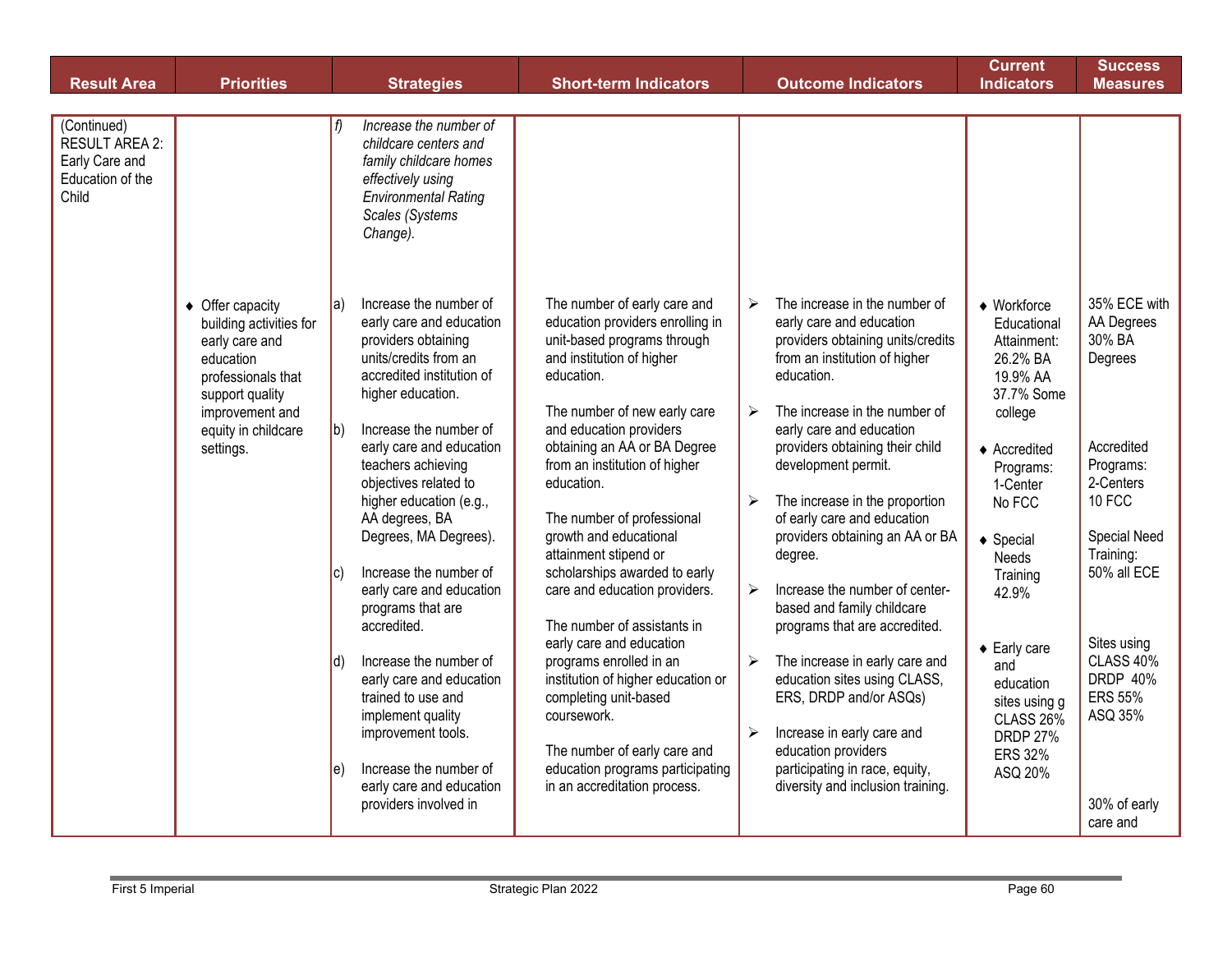| <b>Result Area</b>                                                           | <b>Priorities</b> | <b>Strategies</b>                                                                                                                                                                                                                                                                                                                                                                                                                                                                                                                                                                                                                                                                                                                         | <b>Short-term Indicators</b>                                                                                                                                                                                                                                                                                                                                                                                                                                                                                                                                                                                                                                                                                                                                                                                                                                                                                                                                   | <b>Outcome Indicators</b>                                                                                                                                                                                                                                                                                                                                                                                                                                                                                                                                                                                                                                                                                                | <b>Current</b><br><b>Indicators</b>         | <b>Success</b><br><b>Measures</b>                                                                                                                      |
|------------------------------------------------------------------------------|-------------------|-------------------------------------------------------------------------------------------------------------------------------------------------------------------------------------------------------------------------------------------------------------------------------------------------------------------------------------------------------------------------------------------------------------------------------------------------------------------------------------------------------------------------------------------------------------------------------------------------------------------------------------------------------------------------------------------------------------------------------------------|----------------------------------------------------------------------------------------------------------------------------------------------------------------------------------------------------------------------------------------------------------------------------------------------------------------------------------------------------------------------------------------------------------------------------------------------------------------------------------------------------------------------------------------------------------------------------------------------------------------------------------------------------------------------------------------------------------------------------------------------------------------------------------------------------------------------------------------------------------------------------------------------------------------------------------------------------------------|--------------------------------------------------------------------------------------------------------------------------------------------------------------------------------------------------------------------------------------------------------------------------------------------------------------------------------------------------------------------------------------------------------------------------------------------------------------------------------------------------------------------------------------------------------------------------------------------------------------------------------------------------------------------------------------------------------------------------|---------------------------------------------|--------------------------------------------------------------------------------------------------------------------------------------------------------|
|                                                                              |                   |                                                                                                                                                                                                                                                                                                                                                                                                                                                                                                                                                                                                                                                                                                                                           |                                                                                                                                                                                                                                                                                                                                                                                                                                                                                                                                                                                                                                                                                                                                                                                                                                                                                                                                                                |                                                                                                                                                                                                                                                                                                                                                                                                                                                                                                                                                                                                                                                                                                                          |                                             |                                                                                                                                                        |
| (Continued)<br>RESULT AREA 2:<br>Early Care and<br>Education of the<br>Child |                   | race, equity, diversity and<br>inclusion trainings.<br>The proportional increase<br>of early care and<br>education care teachers<br>entering the profession.<br>The increased number of<br>Ig)<br>teachers that are up-to-<br>date on meeting needs of<br>children with special<br>needs and/or "high-risk"<br>children.<br>Increase in the number of<br>Ih)<br>safety plans adopted and<br>incorporated for childcare<br>centers and family<br>childcare homes.<br>The increased number of<br>children enrolled in<br>facilities that have<br>adapted indoor and<br>outdoor facilities to meet<br>safety standard<br>compliances.<br>Assess quality<br>improvement measures<br>in early care and<br>education sites (Systems<br>Change). | The number of early care and<br>education providers participating<br>in trainings designed to enhance<br>quality improvement measures<br>(CLASS, ERS, DRDP, ASQ<br>and/or REDI)<br>The number of new early care<br>and education teachers working<br>in preschools.<br>The number of new<br>professionals recruited into the<br>early care and education<br>workforce.<br>The number of Transitional<br>Kindergarten teachers with a<br>background in early care and<br>education.<br>The number of early care and<br>education providers participating<br>in special trainings.<br>The number of early care and<br>education sites incorporating<br>safety and quality standards.<br>The number of sites<br>implementing safety measures<br>for equipment provided for<br>indoor and outdoor facilities for<br>safety compliance purposes.<br>The number of early care and<br>education sites participating in<br>continuous quality improvement<br>programs. | The increased number of<br>$\blacktriangleright$<br>teachers that are up to date on<br>meeting needs of children with<br>special needs.<br>The increase of new individuals<br>$\blacktriangleright$<br>entering the early care and<br>education profession.<br>Increase in the number of<br>$\blacktriangleright$<br>safety plans adopted by early<br>care and education sites.<br>A decrease in the number of<br>$\blacktriangleright$<br>health and safety incidences<br>reported at childcare center and<br>family childcare homes.<br>The proportional increase in<br>$\blacktriangleright$<br>safety measures/equipment<br>being utilized in indoor and<br>outdoor facilities for compliance<br>with safety issues. | $\triangle$ ECE<br>Workforce<br>approx. 620 | education<br>sites receive<br>race, equity,<br>diversity and<br>inclusion<br>training.<br>ECE<br>Workforce<br>Increase:<br>$5yr - 740$<br>10 yr $-960$ |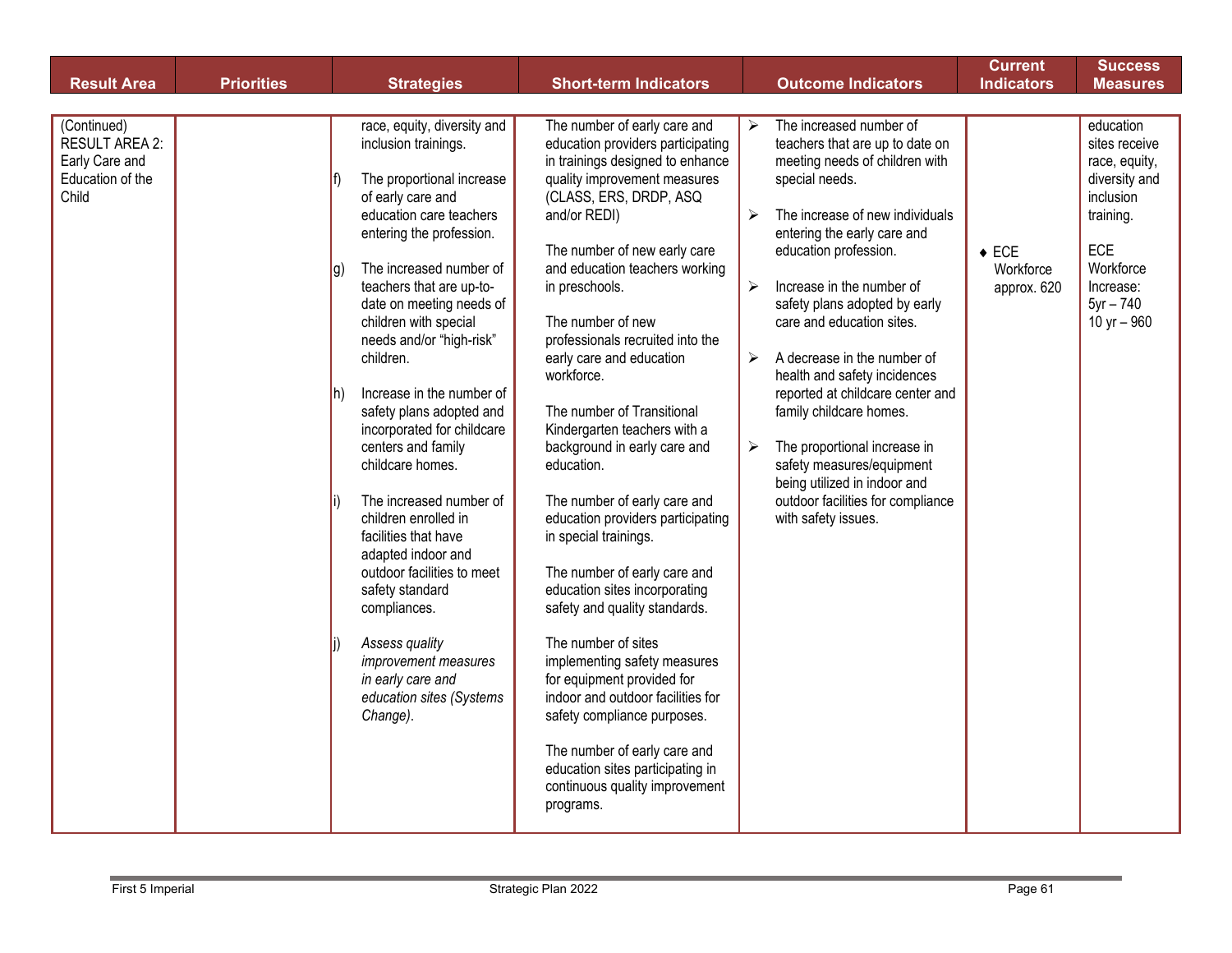|                                                                          |                                                                                                                                               |                                                                                                                                                                                                                                                                                                                                                                                                                                                                                                                                                                                                                                                                                                                                                |                                                                                                                                                                                                                                                                                                                                                                                                                                                                                                                                                                           |                                                                                                                                                                                                                                                                                                                                                                                                                                                                   | <b>Current</b>                                                                                                                                                                                                          | <b>Success</b>                                                                           |
|--------------------------------------------------------------------------|-----------------------------------------------------------------------------------------------------------------------------------------------|------------------------------------------------------------------------------------------------------------------------------------------------------------------------------------------------------------------------------------------------------------------------------------------------------------------------------------------------------------------------------------------------------------------------------------------------------------------------------------------------------------------------------------------------------------------------------------------------------------------------------------------------------------------------------------------------------------------------------------------------|---------------------------------------------------------------------------------------------------------------------------------------------------------------------------------------------------------------------------------------------------------------------------------------------------------------------------------------------------------------------------------------------------------------------------------------------------------------------------------------------------------------------------------------------------------------------------|-------------------------------------------------------------------------------------------------------------------------------------------------------------------------------------------------------------------------------------------------------------------------------------------------------------------------------------------------------------------------------------------------------------------------------------------------------------------|-------------------------------------------------------------------------------------------------------------------------------------------------------------------------------------------------------------------------|------------------------------------------------------------------------------------------|
| <b>Result Area</b>                                                       | <b>Priorities</b>                                                                                                                             | <b>Strategies</b>                                                                                                                                                                                                                                                                                                                                                                                                                                                                                                                                                                                                                                                                                                                              | <b>Short-term Indicators</b>                                                                                                                                                                                                                                                                                                                                                                                                                                                                                                                                              | <b>Outcome Indicators</b>                                                                                                                                                                                                                                                                                                                                                                                                                                         | <b>Indicators</b>                                                                                                                                                                                                       | <b>Measures</b>                                                                          |
|                                                                          |                                                                                                                                               |                                                                                                                                                                                                                                                                                                                                                                                                                                                                                                                                                                                                                                                                                                                                                |                                                                                                                                                                                                                                                                                                                                                                                                                                                                                                                                                                           |                                                                                                                                                                                                                                                                                                                                                                                                                                                                   |                                                                                                                                                                                                                         |                                                                                          |
| <b>RESULT AREA 3:</b><br><b>Improved Child</b><br><b>Health Outcomes</b> | $\bullet$ Increase the<br>proportion of<br>expectant mothers<br>who receive early<br>and adequate<br>prenatal care during<br>their pregnancy. | Increase the proportion<br>$ a\rangle$<br>of expectant mothers<br>receiving early prenatal<br>care services in the first<br>trimester of pregnancy.<br>Increase the proportion<br>$ b\rangle$<br>of expectant mothers<br>receiving adequate<br>prenatal care through the<br>term of their pregnancy.<br>Increase the proportion<br>IC)<br>of expectant mothers<br>from high-risk<br>populations early and<br>adequate prenatal care.<br>Increase medical<br>$ d\rangle$<br>providers offering<br>prenatal care services<br>that adopt standards of<br>care. (Systems Change)<br>Develop standards of<br>$\ket{e}$<br>care to identify delivering<br>mothers that may have<br>received prenatal care in<br>another country.<br>(Systems Change) | The number of women enrolling<br>in prenatal care programs during<br>their first trimester of pregnancy.<br>The number of women receiving<br>adequate prenatal care.<br>The number of families that are<br>"high-need" being targeted by<br>programs for enrollment in<br>prenatal care services.<br>The number of child births in the<br>area that reflect positive birth<br>outcomes.<br>The number of medical<br>providers offering standardized<br>prenatal care services.<br>The number of women that<br>received some type of prenatal<br>care outside of the area. | Increase the proportion of<br>$\blacktriangleright$<br>women enrolled in prenatal care<br>classes in the first trimester of<br>pregnancy.<br>$\blacktriangleright$<br>Increase the proportion of<br>women receiving adequate<br>prenatal care<br>Increase the number of women<br>$\blacktriangleright$<br>identified as being within<br>populations that are<br>marginalized or underserved<br>that receive prenatal care in the<br>first trimester of pregnancy. | $\bullet 56.5\%$<br>prenatal care<br>in first<br>trimester 16-<br>year average<br>for 2001-<br>2016<br>$\bullet 51.8\%$<br>adequate<br>prenatal care<br>between<br>2016-2018<br>$\bullet$ 63.3%<br>between<br>2005-2007 | 68% prenatal<br>care rate in<br>first trimester<br>65% adequate<br>prenatal care<br>rate |
|                                                                          | $\triangle$ Increase initiation<br>and duration rates<br>for mothers<br>breastfeeding their<br>infants.                                       | Increase the proportion<br>la)<br>of mothers who initiate<br>breastfeeding their<br>newborn.<br>Increase exclusive<br>lb)<br>breastfeeding rates for                                                                                                                                                                                                                                                                                                                                                                                                                                                                                                                                                                                           | Number of women initiating<br>breastfeeding.<br>Number of women prepared to<br>breastfeed prior to hospital<br>entry.                                                                                                                                                                                                                                                                                                                                                                                                                                                     | The increase in in-hospital<br>➤<br>breastfeeding initiation rates.<br>The increase in exclusive<br>$\blacktriangleright$<br>breastfeeding rates.                                                                                                                                                                                                                                                                                                                 | $\triangle$ Breastfeed-<br>ing initiation<br>rate: 92.7%<br>all mothers.<br>$\triangleleft$ Exclusive<br>breastfeeding                                                                                                  | Exclusive<br>Breastfeeding<br>Rate:<br>Year 1 - 55%<br>Year $2 - 60%$<br>Year $3 - 65%$  |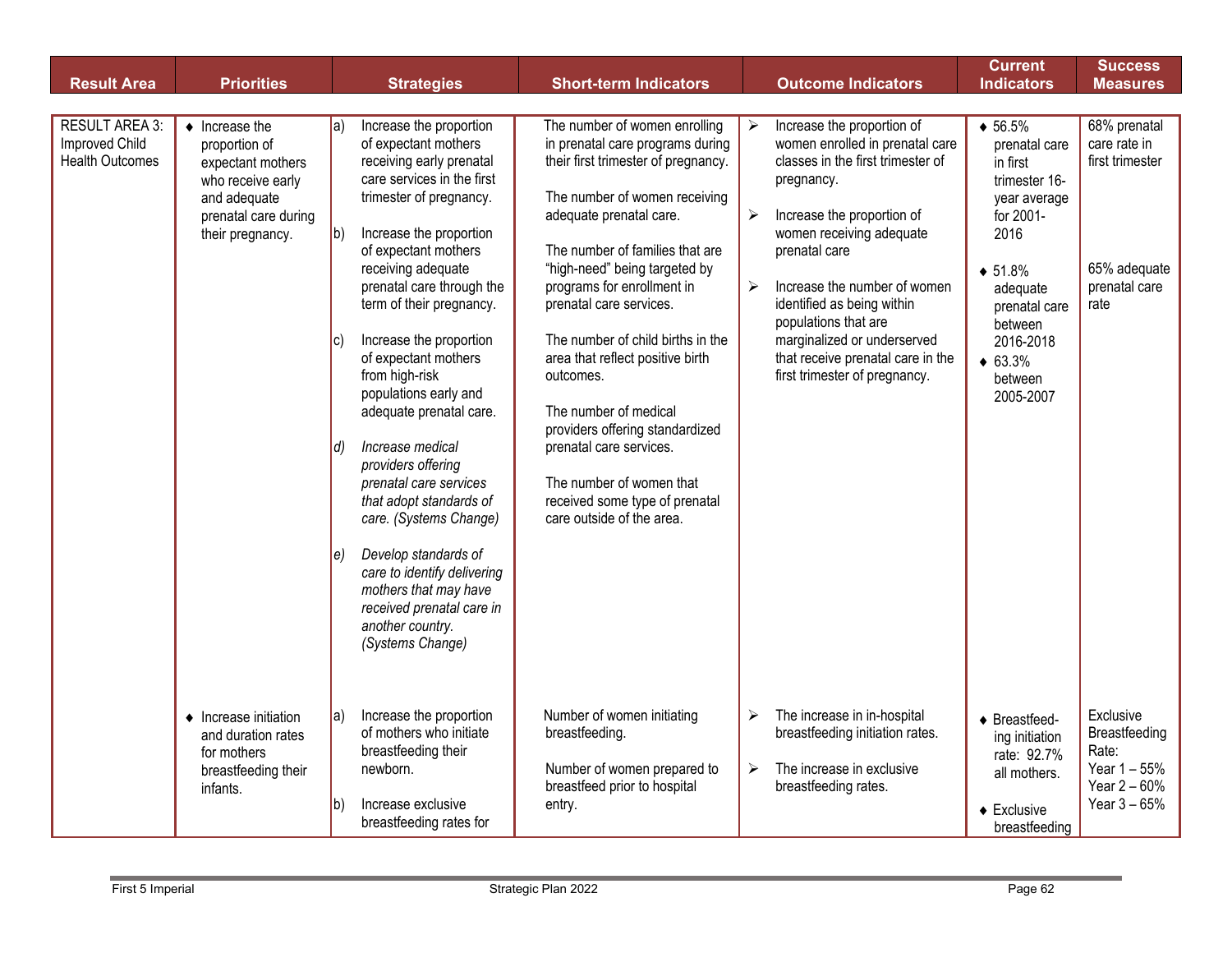| <b>Result Area</b>                                                               | <b>Priorities</b>                                                            | <b>Strategies</b>                                                                                                                                                                                                                                                                                                                                                                                                                                                                                                                                                                       | <b>Short-term Indicators</b>                                                                                                                                                                                                                                                                                                                                                                                                                                                                                                                                                                                                                                                                                                                                                                                                  | <b>Outcome Indicators</b>                                                                                                                                                                                                                                                                                                                                                                                                                                                                                                                                                                                              | <b>Current</b><br><b>Indicators</b>                                                                                            | <b>Success</b><br><b>Measures</b>        |
|----------------------------------------------------------------------------------|------------------------------------------------------------------------------|-----------------------------------------------------------------------------------------------------------------------------------------------------------------------------------------------------------------------------------------------------------------------------------------------------------------------------------------------------------------------------------------------------------------------------------------------------------------------------------------------------------------------------------------------------------------------------------------|-------------------------------------------------------------------------------------------------------------------------------------------------------------------------------------------------------------------------------------------------------------------------------------------------------------------------------------------------------------------------------------------------------------------------------------------------------------------------------------------------------------------------------------------------------------------------------------------------------------------------------------------------------------------------------------------------------------------------------------------------------------------------------------------------------------------------------|------------------------------------------------------------------------------------------------------------------------------------------------------------------------------------------------------------------------------------------------------------------------------------------------------------------------------------------------------------------------------------------------------------------------------------------------------------------------------------------------------------------------------------------------------------------------------------------------------------------------|--------------------------------------------------------------------------------------------------------------------------------|------------------------------------------|
|                                                                                  |                                                                              |                                                                                                                                                                                                                                                                                                                                                                                                                                                                                                                                                                                         |                                                                                                                                                                                                                                                                                                                                                                                                                                                                                                                                                                                                                                                                                                                                                                                                                               |                                                                                                                                                                                                                                                                                                                                                                                                                                                                                                                                                                                                                        |                                                                                                                                |                                          |
| (continued)<br><b>RESULT AREA 3:</b><br>Improved Child<br><b>Health Outcomes</b> |                                                                              | mothers breastfeeding<br>their newborn at the time<br>of discharge.<br>Increase the proportion<br>$ {\bf C} $<br>of mothers breastfeeding<br>their infant up to 6<br>months of age.<br>Increase the availability<br>Id)<br>of information promoting<br>the benefits of<br>breastfeeding in<br>English/Spanish.<br>Increase capacity<br>le)<br>building opportunities<br>that focus on<br>breastfeeding education<br>and support for<br>healthcare professionals.<br>Increase the adoption of<br>lf)<br>standards of care that<br>promote breastfeeding<br>practices. (Systems<br>Change | The number of women<br>exclusively breastfeeding,<br>combination feeding, and not<br>breastfeeding their newborn at<br>hospital discharge.<br>The number of women<br>breastfeeding up to 6 months<br>and up to 1 year.<br>The number of women<br>exclusively breastfeeding for up<br>to 6 months.<br>The number of individual<br>publications or materials<br>available in English/Spanish.<br>The number of healthcare<br>professionals participating in<br>lactation education professional<br>development opportunities.<br>The number of new lactation<br>educators, specialists and<br>certified consultants employed<br>by medical providers working<br>with expectant mothers.<br>The number of medical<br>providers adopting standards of<br>care that support lactation<br>education and encourage<br>breastfeeding. | The increase in breastfeeding<br>duration for 6 months to 1 year.<br>Increase the number of<br>➤<br>healthcare professionals<br>participating in lactation support<br>services and trainings.<br>Increase the number of medical<br>≻<br>providers effectively promoting<br>lactation for new mothers.<br>Increase in the availability of<br>➤<br>breastfeeding literacy and<br>materials in English/Spanish.<br>An increase in systems of care<br>≻<br>adopting standards that<br>promote increasing<br>breastfeeding initiation and<br>duration rates, such as The 10<br><b>Steps to Successful</b><br>Breastfeeding. | rate: 42.5<br>2016-2018<br>$\bullet$ 6 month<br>Breast-<br>feeding<br>duration:<br>2003-32.7%<br>$2005 - 30.2%$<br>◆ 29 of 100 | 45% 6-month<br>Breastfeeding<br>duration |
|                                                                                  | $\triangleleft$ Reduce the<br>proportion of children<br>that are overweight. | Increase family<br>la)<br>participation in early<br>childhood nutrition and/or                                                                                                                                                                                                                                                                                                                                                                                                                                                                                                          | The number of families with<br>children 0-5 years of age<br>enrolled in workshops/programs<br>on nutrition and physical activity.                                                                                                                                                                                                                                                                                                                                                                                                                                                                                                                                                                                                                                                                                             | Increase the proportion of<br>➤<br>children that engage in<br>moderate physical activity, and<br>exercise regularly.                                                                                                                                                                                                                                                                                                                                                                                                                                                                                                   | individuals<br>identified as<br>being obese                                                                                    |                                          |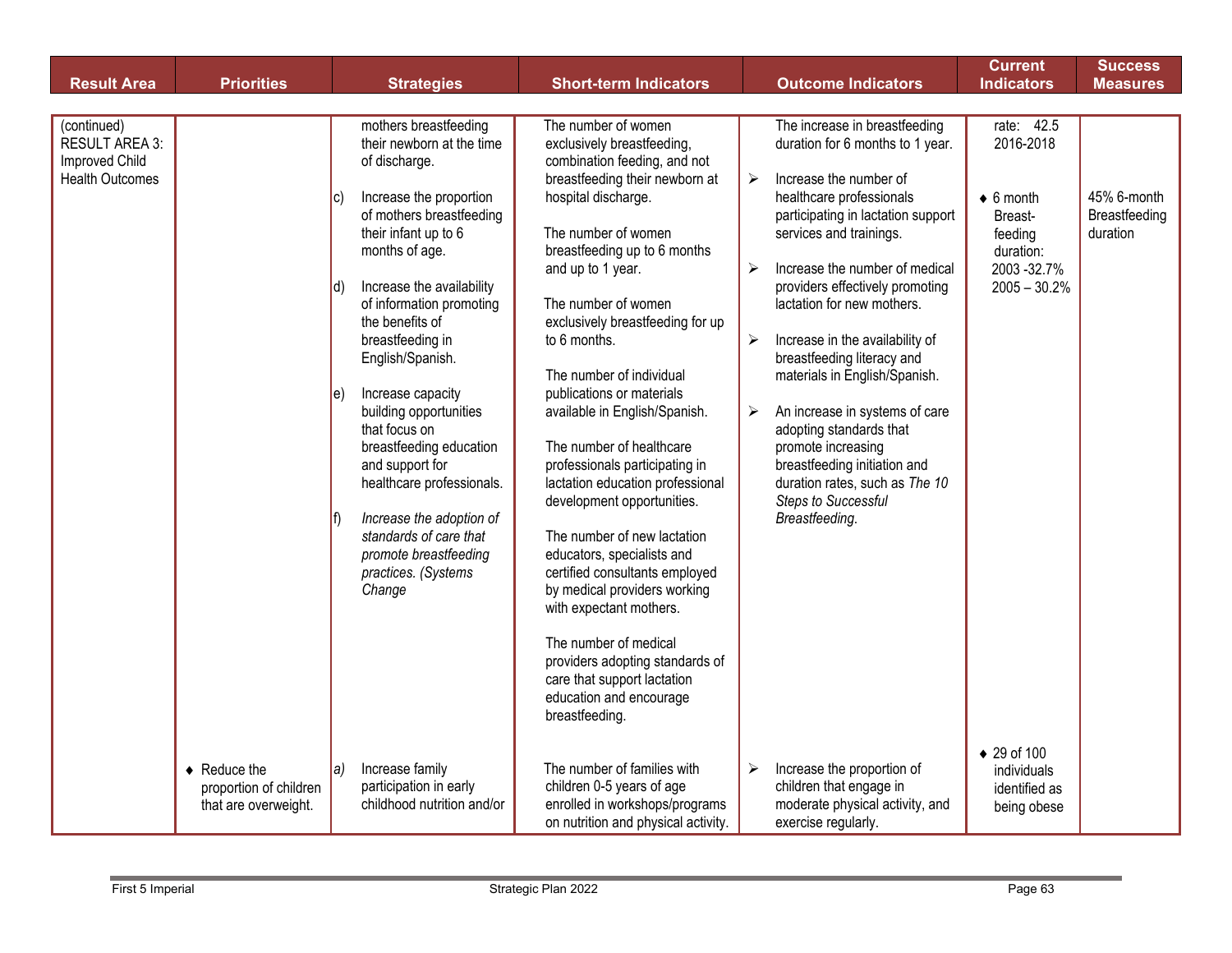| <b>Result Area</b>                                                               | <b>Priorities</b>                                                                               | <b>Strategies</b>                                                                                                                                                                 | <b>Short-term Indicators</b>                                                                                                                                                                     | <b>Outcome Indicators</b>                                                                                                                                                                                                            | <b>Current</b><br><b>Indicators</b>                                                        | <b>Success</b><br><b>Measures</b>                                      |
|----------------------------------------------------------------------------------|-------------------------------------------------------------------------------------------------|-----------------------------------------------------------------------------------------------------------------------------------------------------------------------------------|--------------------------------------------------------------------------------------------------------------------------------------------------------------------------------------------------|--------------------------------------------------------------------------------------------------------------------------------------------------------------------------------------------------------------------------------------|--------------------------------------------------------------------------------------------|------------------------------------------------------------------------|
|                                                                                  |                                                                                                 |                                                                                                                                                                                   |                                                                                                                                                                                                  |                                                                                                                                                                                                                                      |                                                                                            |                                                                        |
| (continued)<br><b>RESULT AREA 3:</b><br>Improved Child<br><b>Health Outcomes</b> |                                                                                                 | physical fitness/activity<br>programs.<br>Increase the proportion<br>lb'<br>of children 2 to 5 years of<br>age consuming the<br>recommended servings<br>of fruits and vegetables. | The number of children<br>consuming the recommended<br>fruits and vegetables.<br>The number of children<br>consuming sugar sweetened<br>beverages.                                               | Increase the proportion of<br>➤<br>children meeting statewide<br>fitness standards.<br>The percent of children at less<br>➤<br>than 85 percentile in Body Mass<br>Index for their age and height.                                    | ◆ 49.5% of<br>children 2-5<br>years are<br>overweight or<br>obese in<br>2016<br>◆ 21.7% of | 30% of 2- to<br>5-year-olds<br>overweight or<br>obese<br>40% of        |
|                                                                                  |                                                                                                 | Decrease the proportion<br>IC)<br>of children 2-5 years of<br>age consuming sugar-<br>sweetened beverages.                                                                        | The number of children that<br>decrease consumption of fast<br>foods.<br>The number of "high-need"                                                                                               | Increase the number of children<br>$\blacktriangleright$<br>2 to 5 years of age consuming<br>at least the daily recommended<br>quantity of fruits and<br>vegetables.                                                                 | children ate<br>rec. servings<br>of fruits or<br>vegetables.<br>◆ 49.4% of                 | children eat<br>rec. servings<br>of fruits of<br>vegetables.<br>35% of |
|                                                                                  |                                                                                                 | Increase the proportion<br>Id)<br>of families identified as<br>being high-need that<br>participate in early<br>childhood nutrition and                                            | families with children 0-5 years<br>of age enrolled in nutrition<br>and/or physical activity<br>programs or workshops.                                                                           | Increase the proportion of<br>$\blacktriangleright$<br>families eligible for subsidized<br>nutrition programs.                                                                                                                       | children<br>drank sugar<br>sweetened<br>beverages<br>2015-2016                             | children drink<br>sugar<br>sweetened<br>beverages                      |
|                                                                                  |                                                                                                 | physical activity<br>education programs.<br>Increase the proportion<br>le)<br>of children meeting<br>statewide fitness<br>standards.                                              | The number of children engaged<br>in physical fitness activities.<br>The number of physical fitness<br>programs implemented in<br>preschools, homes, or through<br>community-based organizations | $\blacktriangleright$<br>Reduce the proportion of<br>families reporting that their<br>children had consumed fast<br>food the prior day.<br>The increase in the number of<br>$\blacktriangleright$<br>parents and caregivers involved | ◆ 21.7% of<br>children met<br>Statewide<br>fitness<br>standards                            | 40% of<br>children meet<br>Statewide<br>fitness<br>standards           |
|                                                                                  |                                                                                                 | Increase the number of<br>early care and education<br>sites adopting nutrition<br>standards and increasing<br>access to outdoor play.<br>(Systems Change)                         | using evidence-based<br>standards.<br>The number of early care and<br>education sites promoting and<br>increasing outdoor play<br>activities.                                                    | in child nutrition and physical<br>fitness education.                                                                                                                                                                                |                                                                                            |                                                                        |
|                                                                                  | $\bullet$ Increase the<br>proportion of children $ a\rangle$<br>with asthma<br>participating in | Decrease the proportion<br>of children hospitalized or<br>treated in emergency<br>rooms for asthma.                                                                               | The number of children<br>hospitalized due to asthma.                                                                                                                                            | The decrease in proportion of<br>➤<br>children admitted for<br>emergency care for treatment of<br>asthma or asthma related<br>symptoms.                                                                                              | $\triangle$ Asthma rates<br>children 0-17<br>in 2016:<br>16.4%                             |                                                                        |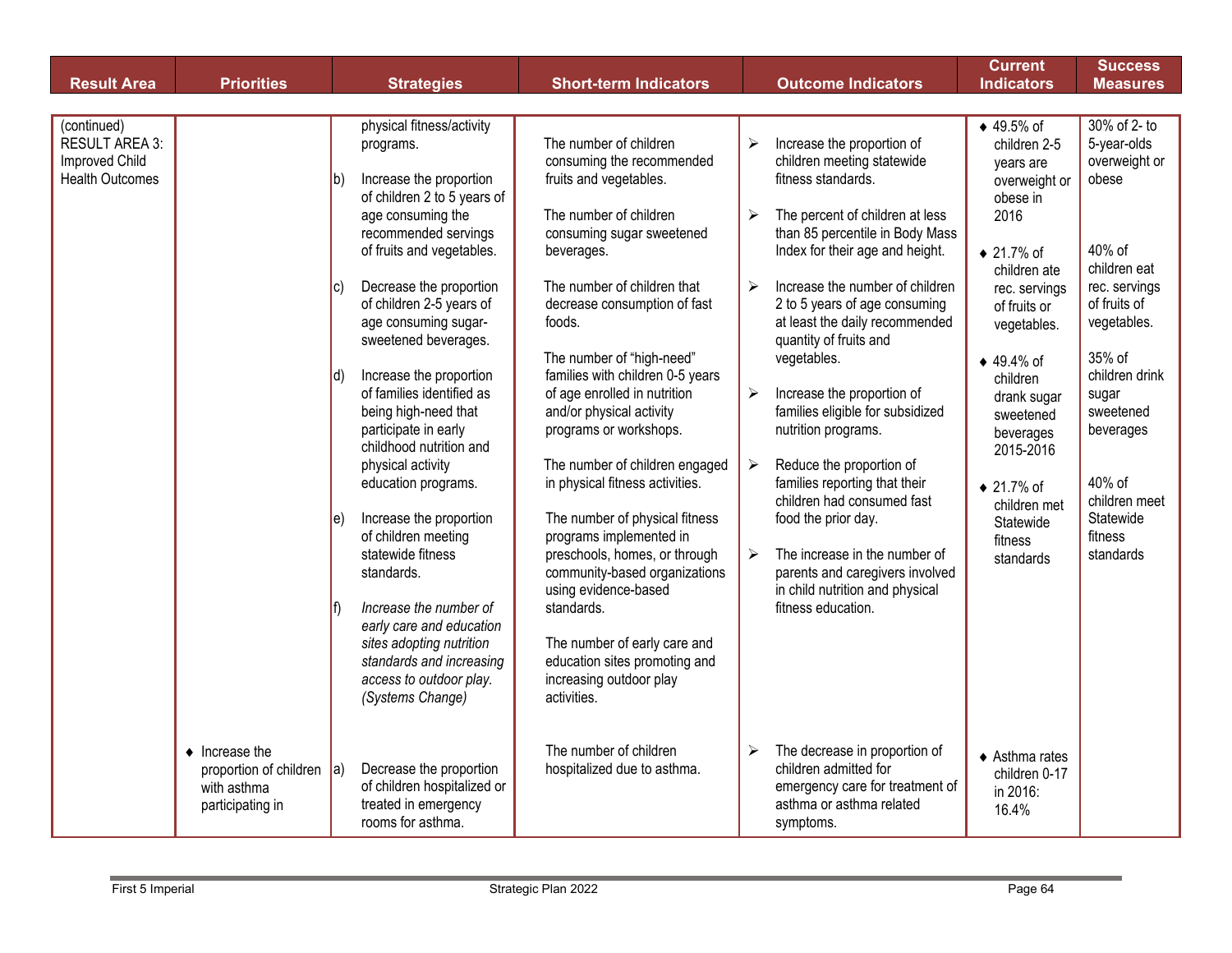| <b>Result Area</b>                                                               | <b>Priorities</b>                                                                                                                          | <b>Strategies</b>                                                                                                                                                                                                                                                                                                                       | <b>Short-term Indicators</b>                                                                                                                                                                                                                                                                                                                                                                                                                                                                                                                         | <b>Outcome Indicators</b>                                                                                                                                                                                                                                                                                                                                                                                                                           | <b>Current</b><br><b>Indicators</b>                                                                                                                                                                              | <b>Success</b><br><b>Measures</b>                                                                                                        |
|----------------------------------------------------------------------------------|--------------------------------------------------------------------------------------------------------------------------------------------|-----------------------------------------------------------------------------------------------------------------------------------------------------------------------------------------------------------------------------------------------------------------------------------------------------------------------------------------|------------------------------------------------------------------------------------------------------------------------------------------------------------------------------------------------------------------------------------------------------------------------------------------------------------------------------------------------------------------------------------------------------------------------------------------------------------------------------------------------------------------------------------------------------|-----------------------------------------------------------------------------------------------------------------------------------------------------------------------------------------------------------------------------------------------------------------------------------------------------------------------------------------------------------------------------------------------------------------------------------------------------|------------------------------------------------------------------------------------------------------------------------------------------------------------------------------------------------------------------|------------------------------------------------------------------------------------------------------------------------------------------|
|                                                                                  |                                                                                                                                            |                                                                                                                                                                                                                                                                                                                                         |                                                                                                                                                                                                                                                                                                                                                                                                                                                                                                                                                      |                                                                                                                                                                                                                                                                                                                                                                                                                                                     |                                                                                                                                                                                                                  |                                                                                                                                          |
| (continued)<br><b>RESULT AREA 3:</b><br>Improved Child<br><b>Health Outcomes</b> | management and<br>prevention programs.                                                                                                     | The number of children 2<br> b)<br>to 5 years of age with<br>asthma or symptoms<br>related to asthma<br>monitored through<br>asthma management and<br>prevention services.<br>Increase the number of<br>IC)<br>medical providers<br>adopting nationally<br>recognized standards of<br>care for asthma<br>treatment. (Systems<br>Change) | The number of emergency room<br>visits for children due to asthma<br>or asthma related condition.<br>The number of children 2 to 5<br>years of age identified with<br>asthma or asthma-like<br>symptoms enrolled in special<br>asthma programs.<br>The number of families and<br>children enrolled in education<br>support services.<br>The number of providers<br>adopting standards of care for<br>asthma management and care.<br>The number of providers<br>meeting objectives related to the<br>use of standards of care for<br>asthma patients. | The number of children with<br>$\blacktriangleright$<br>asthma or asthma related<br>symptoms being monitored<br>through asthma management<br>plans.<br>An increase in the number of<br>$\blacktriangleright$<br>medical providers treating<br>children with asthma or asthma<br>related symptoms that adopt<br>nationally accepted standards<br>of care.<br>The number of families that feel<br>➤<br>confident in managing their<br>child's asthma. | Hospitalization<br>rates in 2016:<br>Children 16.9<br>per 10,000<br>children<br>Adults 8.7 per<br>10,000<br>Emergency<br>Room Visits for<br>children 0-17 in<br>2016 per 10,000<br>was 133                       | Hospitalization<br>rate: 10 per<br>10,000<br>Emergency<br>Room visits<br>75 per 10,000                                                   |
|                                                                                  | • Increase proportion<br>of children<br>participating in early<br>childhood<br>developmental<br>screening and<br>surveillance<br>services. | Increase the proportion<br>$ a\rangle$<br>of children receiving early<br>childhood developmental<br>screening using a<br>screening tool that is<br>recognized for reliability.<br>Increase early<br>$ b\rangle$<br>identification of<br>developmental delays<br>and intervention services<br>for children 0-5 years of<br>age.          | The number of children<br>receiving early childhood<br>developmental screening and<br>surveillance services.<br>The number of children<br>identified with developmental<br>delays.<br>The number of children<br>identified as not being at their<br>age-appropriate developmental<br>level.                                                                                                                                                                                                                                                          | Increase the number of children<br>➤<br>participating in developmental<br>screening services.<br>Increase in early identification<br>$\blacktriangleright$<br>of children with delay in<br>development.<br>The proportional increase in<br>➤<br>children receiving well-baby and<br>well-child checkups.<br>The proportion of children<br>➤<br>identified as having<br>developmental delays that are                                                | $\triangle$ Early<br>Develop-<br>mental<br>screening -<br>23% children<br>$0-5$<br>$\triangleleft$ Children<br>Enrolled in<br>Special<br>Education<br>Programs in<br>$2018 - 4,392$<br>761 were<br>children 0-5; | 40% of<br>children 0-5<br>receive early<br>developmental<br>screening.<br>Increase early<br>identification<br>to 6% of 0-5<br>population |